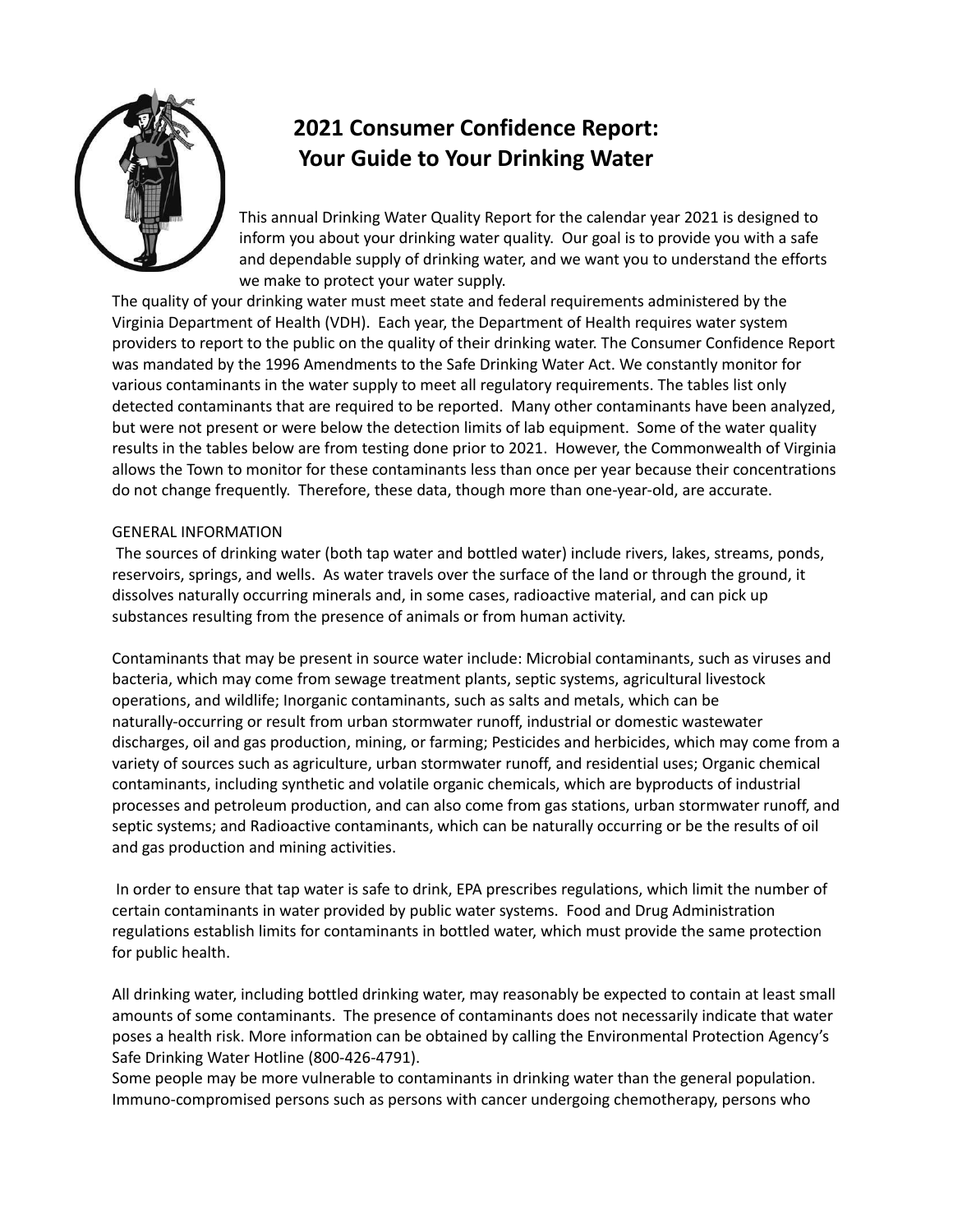have undergone organ transplants, people with HIV/AIDS or other immune system disorders, some elderly, and infants can be particularly at risk from infections. These people should seek advice about drinking water from their healthcare providers. EPA/CDC guidelines on appropriate means to lessen the risk of infection by cryptosporidium and other microbiological contaminants are available from the Safe Drinking Water Hotline (800-426-4791).

### SOURCE AND TREATMENT OF YOUR DRINKING WATER

Kilmarnock's water is extracted via wells from groundwater. Three wells serve Kilmarnock. They are located on E. Church Street, Radio Road and adjacent to Rappahannock General Hospital.

As a first step toward protection of our sources of drinking water, the Virginia Department of Health (VDH) evaluated the susceptibility of Virginia's water supplies to contamination. Contamination sources and pathways were reviewed using maps, known and observed activities, water quality data and information about the water source. Using criteria developed by the State in its EPA-approved Source Water Assessment Program, it was determined that, on a relative basis, Well No. 3A (Rappahannock General Hospital) and Well No. 4 (Radio Road) are of low susceptibility to contamination. However, well No. 2 (E. Church Street) is of high susceptibility to contamination. This does not mean that your drinking water is currently unsafe.

The only treatment of Kilmarnock's drinking water is chlorination, injected at the well site. Fluoride occurs naturally in our water and more information on both chemicals is contained in the following chart. A copy of the source water assessment report is available by contacting Tom Saunders, Town Manager at 804-435-1552 or via email: tsaunders@kilmarnockva.com. Your current water quality is described in the rest of this report.

WHAT DO THE RESULTS SHOW? All identified contaminants are within the limits established by the Virginia Dept. of Health. No items require actions to be taken.

## FLUORIDE PUBLIC NOTICE

This is an alert about your drinking water and a cosmetic dental problem that might affect children under nine years of age. At low levels, fluoride can help prevent cavities, but children drinking water containing more than 2 milligrams per liter (mg/l) of fluoride may develop cosmetic discoloration of their permanent teeth (dental fluorosis). The drinking water provided by your community water system had a fluoride concentration of 3.2 mg/l in the sampling shown above. Dental fluorosis in its moderate or severe forms may result in a brown staining and or pitting of the permanent teeth. This problem occurs only in developing teeth before they erupt from the gums. Children under nine should be provided with alternative sources of drinking water or water that has been treated to remove the fluoride to avoid the possibility of staining and pitting of their permanent teeth. You may also want to contact your dentist about proper use by young children of fluoride-containing products. Older children and adults may safely drink the water.

Drinking water containing more than 4 mg/l of fluoride (the U.S. Environmental Protection Agency's drinking water standard) can increase your risk of developing bone disease. Your drinking water does not contain more than 4 mg/l of fluoride, but we're required to notify you when we discover that the fluoride levels in your drinking water exceed 2 mg/l because of this cosmetic dental problem. For more information, please call Town Manager, Tom Saunders at 804-435-1552.

Some home water treatment units are also available to remove fluoride from drinking water. To learn more about available home water treatment units, you may call NSF International at 1-877-8-NSF-HELP.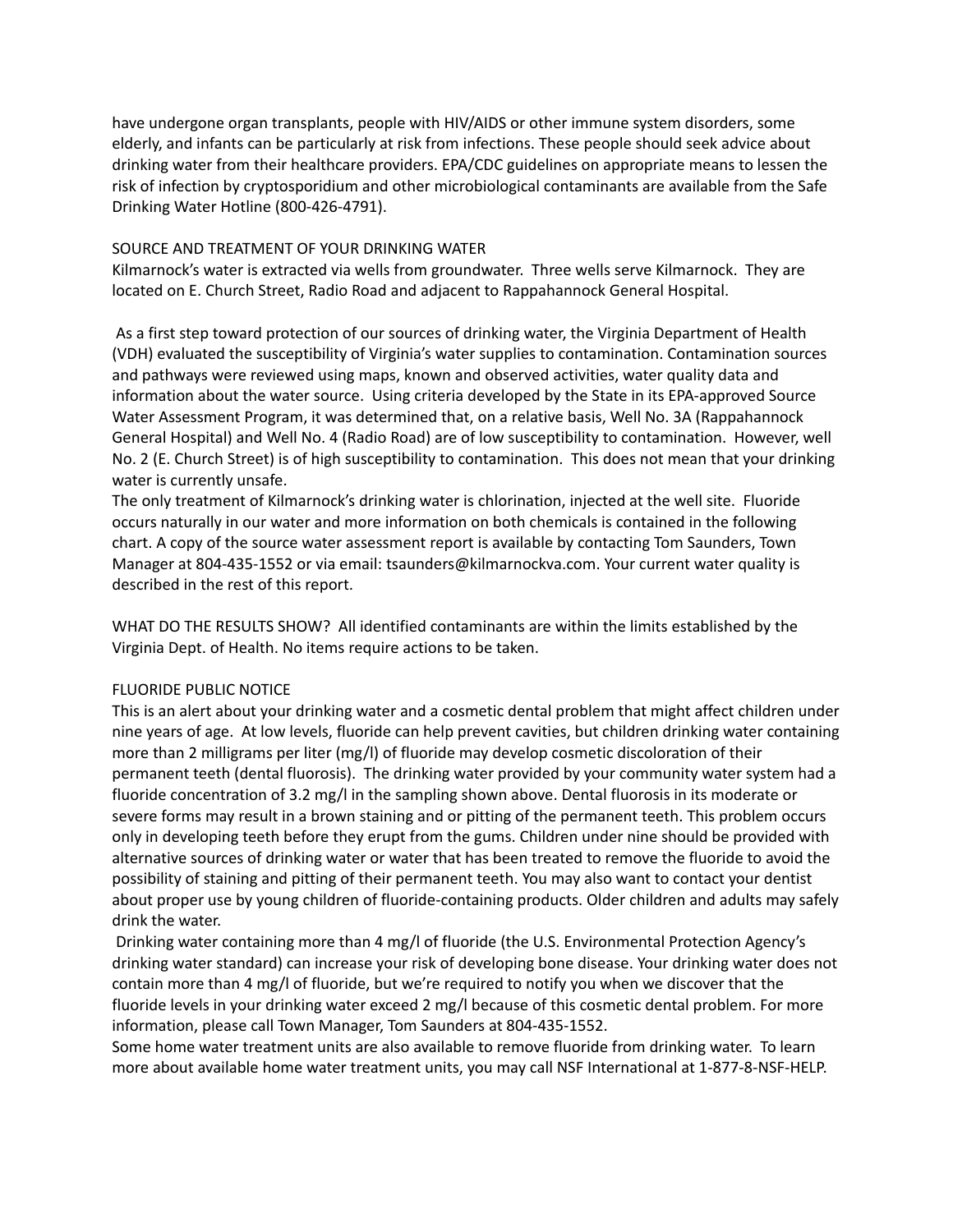| <b>Contaminant</b><br>(units)   | <b>MCL</b><br>G | <b>MCL</b> | <b>Level</b><br>Found | Range          | <b>Violatio</b><br>$\mathsf{n}$ | Date of<br><b>Sample</b> | <b>Typical Source of</b><br>Contamination                                                                    |
|---------------------------------|-----------------|------------|-----------------------|----------------|---------------------------------|--------------------------|--------------------------------------------------------------------------------------------------------------|
| Fluoride<br>(ppm)               | 4               | 4          | 3.2                   | $2.76 - 3.20$  | <b>No</b>                       | 2019                     | Erosion of natural<br>deposits.                                                                              |
| Nitrite/Nitrate<br>(ppm)        | 10              | 10         | < 0.05                | ND.            | No                              | 2021                     | <b>Runoff from fertilizer</b><br>use; Leaching from septic<br>tanks, sewage; Erosion of<br>natural deposits. |
| <b>Barium</b><br>(ppm)          | $\overline{2}$  | 2          | 0.017                 | $0.14 - 0.017$ | <b>No</b>                       | 2019                     | Discharge from drilling<br>waste; Discharge from<br>metal refineries; Erosion<br>of natural deposits.        |
| <b>Alph Emitters</b><br>(pCi/L) | $\mathbf 0$     | 15         | 0.4                   | $ND-0.4$       | No.                             | 2019,2016                | Erosion of natural<br>deposits.                                                                              |
| Gross Beta<br>(pCi/L)           | $\Omega$        | $50*$      | 4.3                   | $3.1 - 4.3$    | No                              | 2019,2016                | Erosion of natural and<br>man-made deposits                                                                  |
| Combined<br>Radium<br>(pCi/L)   | $\Omega$        | 5          | 1.9                   | $.04 - 1.9$    | No.                             | 2016,2019                | Erosion of natural<br>deposits.                                                                              |

# **WATER QUALITY RESULTS (Detected Contaminants Only)**

\* The MCL for Gross Beta is 4 mrem/year however EPA considers 50 pCi/L to be the level of concern.

# **Disinfection and Disinfection By-products**

| <b>CONTAMINANT</b><br>$ $ (units) | <b>MCLG</b><br><b>or</b><br><b>MRDLG</b> | <b>IMCL</b><br>lor<br><b>IMRDL</b> | Level<br><b>Detected</b> | Range          | Date of<br><b>Sample</b> | <b>Violation</b> | <b>Typical Source of</b><br><b>Contamination</b>  |
|-----------------------------------|------------------------------------------|------------------------------------|--------------------------|----------------|--------------------------|------------------|---------------------------------------------------|
| Chlorine<br>(ppm)                 | 4                                        | 14                                 | 0.02                     | 0.04-0.24 2021 |                          | No.              | Water additive used<br>to control microbes        |
| HAA5<br>(ppb)                     | 60                                       | 160                                | <b>ND</b>                | <b>NA</b>      | 2021                     | No.              | A by-product of<br>drinking water<br>chlorination |
| <b>TTHM</b><br>(ppb)              | 80                                       | 80                                 | 1                        | <b>NA</b>      | 2021                     | No.              | A by-product of<br>drinking water<br>chlorination |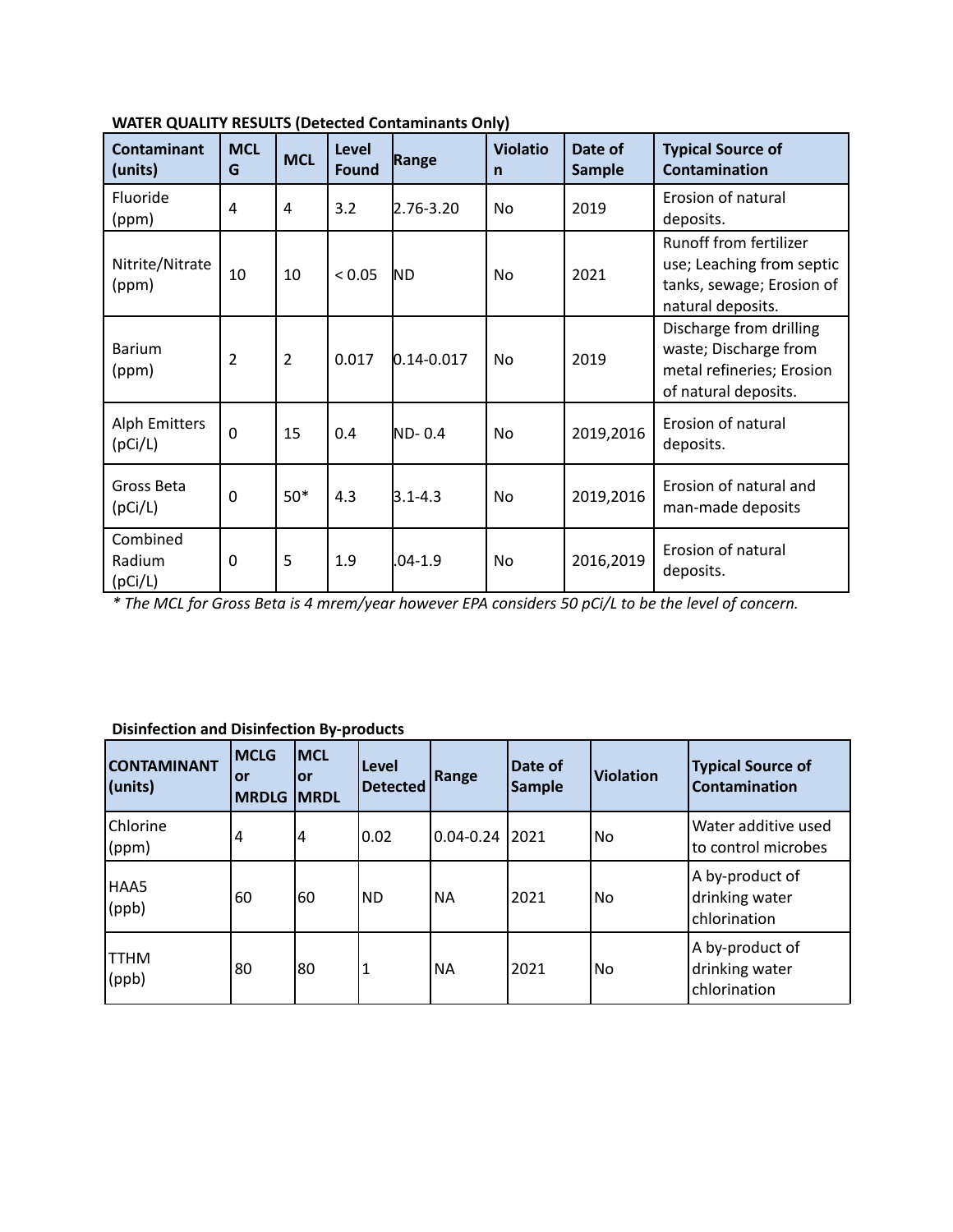## **Lead and Copper Contaminants**

| <b>CONTAMINANT</b><br>(units) | <b>MCLG</b> | <b>Action</b><br>Level | Level<br><b>Detected</b> | Range    | # of<br>samples<br>above AL | Date of<br><b>Sample</b> | <b>Typical Source of</b><br><b>Contamination</b>                                                                        |
|-------------------------------|-------------|------------------------|--------------------------|----------|-----------------------------|--------------------------|-------------------------------------------------------------------------------------------------------------------------|
| Copper<br>(ppm)               | 1.3         | 1.3                    | .13                      | ND-0.207 | $\Omega$                    | 2021                     | Corrosion of<br>household<br>plumbing systems;<br>Erosion of natural<br>deposits; Leaching<br>of wood<br>preservatives. |
| Lead<br>(ppb)                 |             | 15                     | 2.6                      | ND-2.48  | $\Omega$                    | 2021                     | Corrosion of<br>household<br>plumbing; Erosion<br>of natural deposits                                                   |

## LEAD EDUCATION STATEMENT

If present, elevated levels of lead can cause serious health problems, especially for pregnant women and young children. Lead in drinking water is primarily from materials and components associated with service lines and home plumbing. Town of Kilmarnock is responsible for providing high-quality drinking water, but cannot control the variety of materials used in plumbing components. When your water has been sitting for several hours, you can minimize the potential for lead exposure by flushing your tap for 15 to 30 seconds or until it becomes cold or reaches a steady temperature before using water for cooking or drinking. If you are concerned about lead in your water, you may wish to have your water tested. Information on lead in drinking water, testing methods, and steps you can take to minimize exposure are available from the Safe Drinking Water Hotline at <http://www.epa.gov/safewater/lead>.

## SODIUM INFORMATIONAL STATEMENT

The average concentration from 2019 samples is 182ppm. This exceeds the recommended maximum contaminant level of 20 mg/l for persons on a "strict" sodium diet.

## VIOLATION INFORMATION

Your water system did not have any violations during the year.